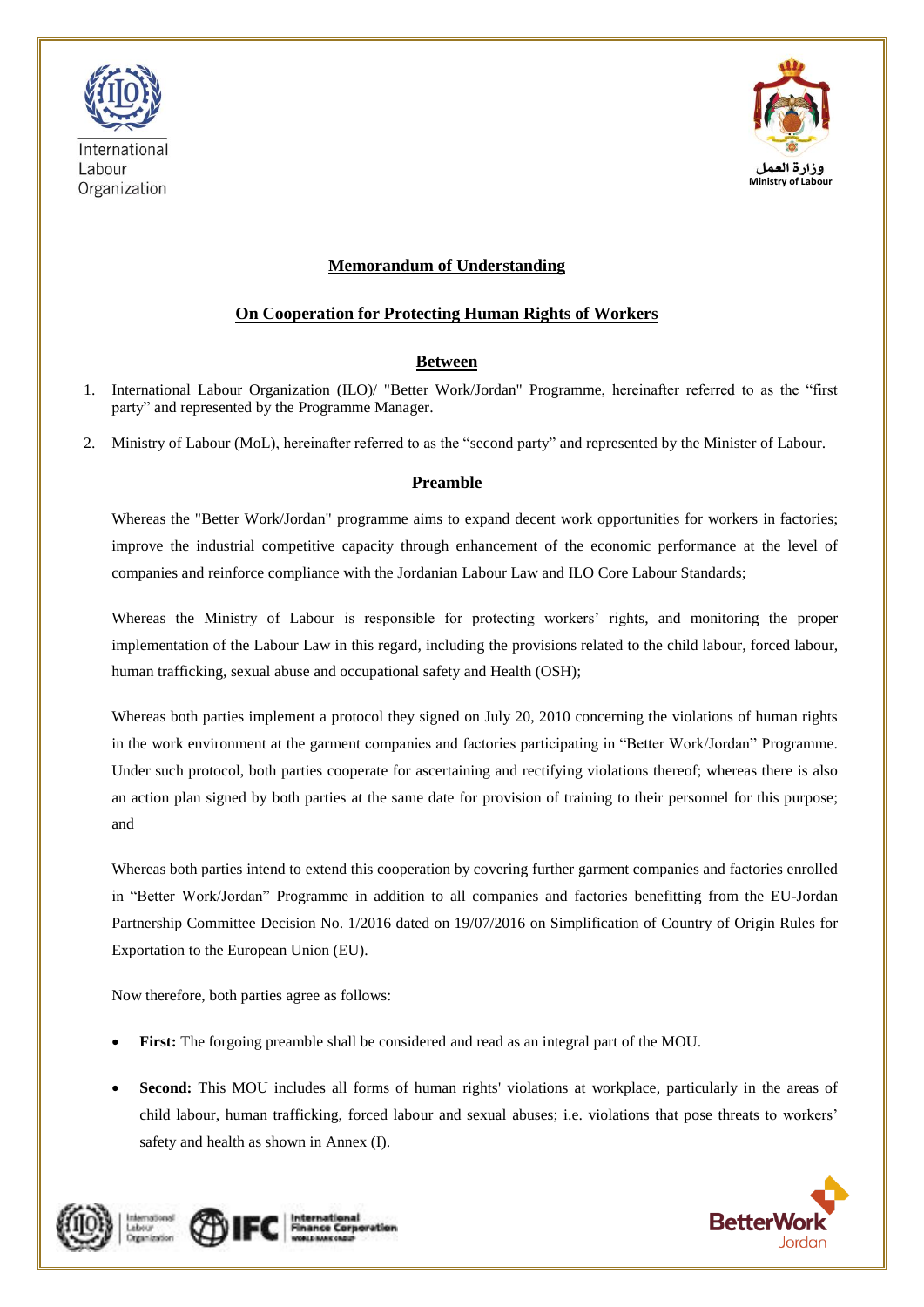



### **Third, under this MOU, the following companies are subject to follow-up**:

- 1. Garment companies and factories participating in "Better Work/Jordan" Programme according to the instructions of 2010 issued by the Ministry of Labour in relation to this programme; and
- 2. All companies and factories benefitting from the EU-Jordan Partnership Committee decision No. 1/2016 dated 19/07/2016 on Simplification of Country of Original Rules for Exporting to the European Union (EU).
- **Fourth:** Both parties shall cooperate in liaising with the participated companies subject to follow-up under this MOU, organize events for raising awareness about the "Better Work/Jordan" Programme, legal requirements of the programme, their obligations against their workers and how to satisfy them to the fullest and the legal procedures imposed on any entity should any violations committed thereof.
- Fifth: The first party shall notify the second party with any information its advisors are aware of or come to their knowledge in any way during their inspections at the companies about any violations or potential violations as explained in paragraph "Second" herein - within 24 hours from the time of being aware thereof. The Central Inspection Directorate at MoL shall be responsible for receiving this information from the first party.
- **Sixth:** The second party shall commence the investigation's procedures regarding the information received from the first party within 24 hours from the time of being notified thereof. Upon end of the investigation, the first party shall be provided with the investigation results in writing including the actions which will be taken by the MoL's competent entities or any other competent authorities for rectifying the situation and taking the punitive actions against the violator according to the proposed actions in Annex II.
- **Seventh:** In implementation of this MOU, both parties shall protect the victims of any violations covered under this MOU along with their interests and not exposing them to any other risks. Both parties shall also maintain confidentiality the discovered information, taken actions, and issued reports thereof.
- **Eighth:** Upon signing of this MOU, the second party shall amend the "Instructions of obligating certain readymade clothes companies to participate in the (Better Work/Jordan) programme of the International Labour Organization and International Funding Organization for 2010", pursuant to Article (11) of Labour Inspectors Regulations of 1996. Such instructions shall cover the companies benefitting from the EU-Jordan Partnership Committee decision No. 1/2016 dated 19/07/2016 on Simplification of Country of Origin Rules for Exportation to the European Union.